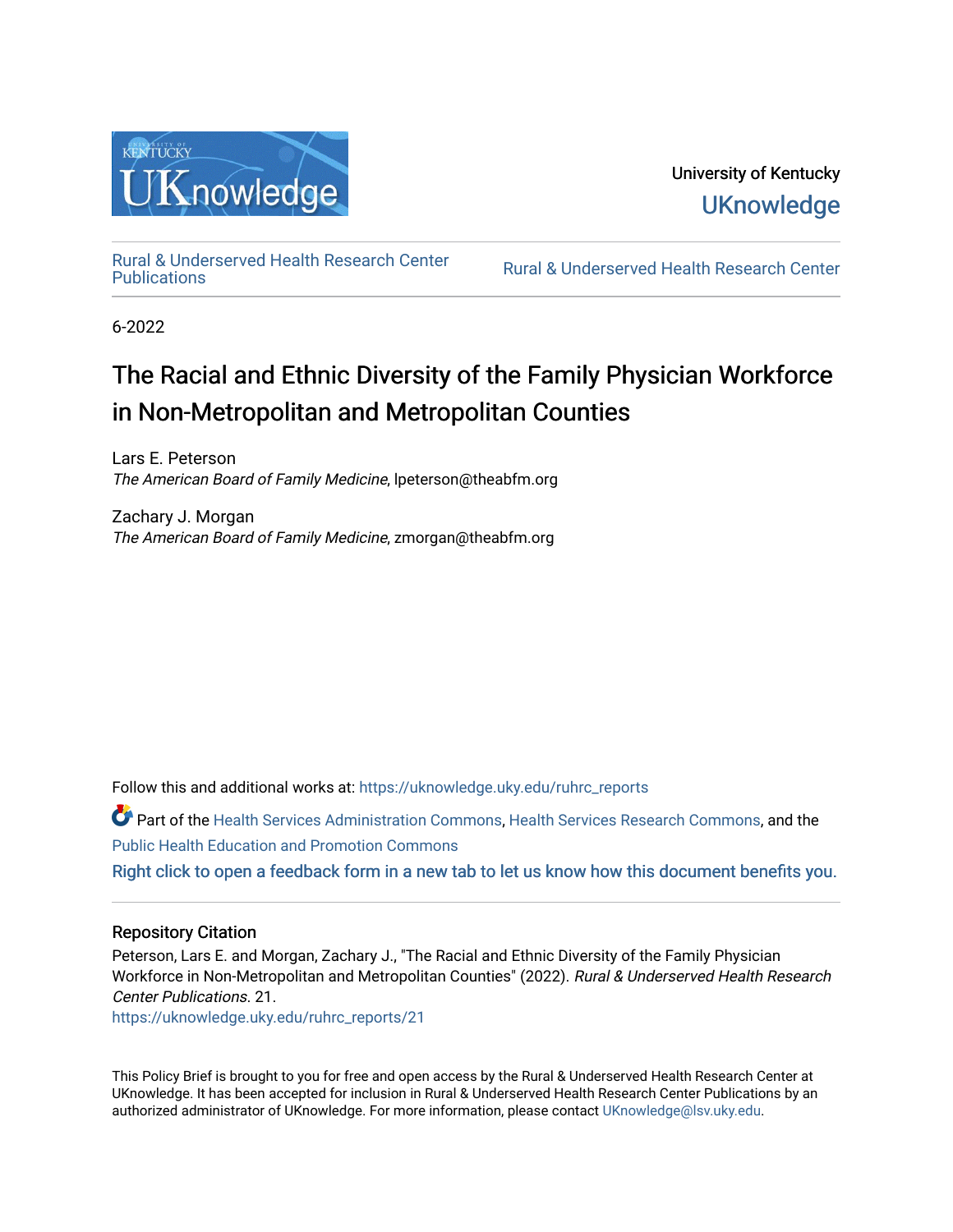

University of Kentucky Healthy Kentucky Research Bldg. 760 Press Ave., Suite 360 Lexington, KY 40536 [ruhrc.uky.edu](http://ruhrc.uky.edu/)

# **The Racial and Ethnic Diversity of the Family Physician Workforce in Non-Metropolitan and Metropolitan Counties**

Lars E. Peterson, MD, PhD; Zachary J. Morgan, MS

## **Overview of Key Findings**

- The family physician workforce is becoming more racially diverse; however, non-metropolitan family physicians are not.
- Using data from over 24,000 family physicians who either registered to continue their American Board of Family Medicine (ABFM) certification or completed the graduate survey from 2017 to 2019, we found that early career family physicians are more diverse than later career physicians (66.9% vs. 72.8% White; 58.3% vs. 44.0% female) but, in both groups, the percentage of White non-metropolitan family physicians was even higher (82.7% to 90.5%).
- Minority non-metropolitan family physicians, particularly Black and Native American/Alaska Native physicians, are more likely to practice in persistent poverty counties. The lack of resources in these counties may make delivering health care harder.

## **Introduction**

Rural America faces well-known challenges in access to health care and relies considerably on the availability of Family Physicians (FPs), the most widely and evenly distributed medical specialty across the rural continuum.<sup>1</sup> On average, rural populations have a greater proportion of Whites than urban populations, but variation exists with rural minorities often concentrated in counties with higher social deprivation.<sup>2,3</sup> In general, physicians are disproportionately White and male compared to the U.S. workforce and population.4,5

Greater supply of primary care physicians, which includes FPs, general internists, and pediatricians, is associated with lower all cause mortality<sup>6,7</sup> and lower disparities in health outcomes.<sup>7</sup> Additionally, a growing body of work shows that racial/ethnic concordance of clinicians and patients improves health outcomes by increasing access to care for underserved populations and by increasing opportunities for racial/ethnic minority patients to see practitioners with whom they share a common race, ethnicity, or language.<sup>8</sup> This may be particularly important in rural counties that are majority minority where there are higher rates of premature mortality<sup>9</sup> and cancer mortality.<sup>10</sup>

Little is known about racial and ethnic distribution of FPs according to rurality and how this compares to urban FPs. In 2012, among physicians in a combined FP/general practitioner group, Native Americans and Whites were more likely to practice in rural locations than physicians in other racial and ethnic categories.<sup>11</sup> Additionally, there is variation among racial/ethnic categories in practice location in Health Professional Shortage Areas (HPSAs).<sup>11</sup> Other studies have found that racial/ethnic minority physicians are more likely to practice in areas with more Spanish speakers,<sup>12</sup> and international medical graduates (IMGs) are more likely to practice in areas with a higher proportion of the racial/ethnic group they identify with<sup>13</sup> and in rural areas of higher need.<sup>14</sup> Thus, it is likely that minority rural



*This project was supported by the Federal Office of Rural Health Policy (FORHP), Health Resources and Services Administration (HRSA), U.S.*  Department of Health and Human Services (HHS) under cooperative agreement # U1CRH30041. The information, conclusions and opinions<br>expressed in this document are those of the authors and no endorsement by FORHP, HRSA, HHS,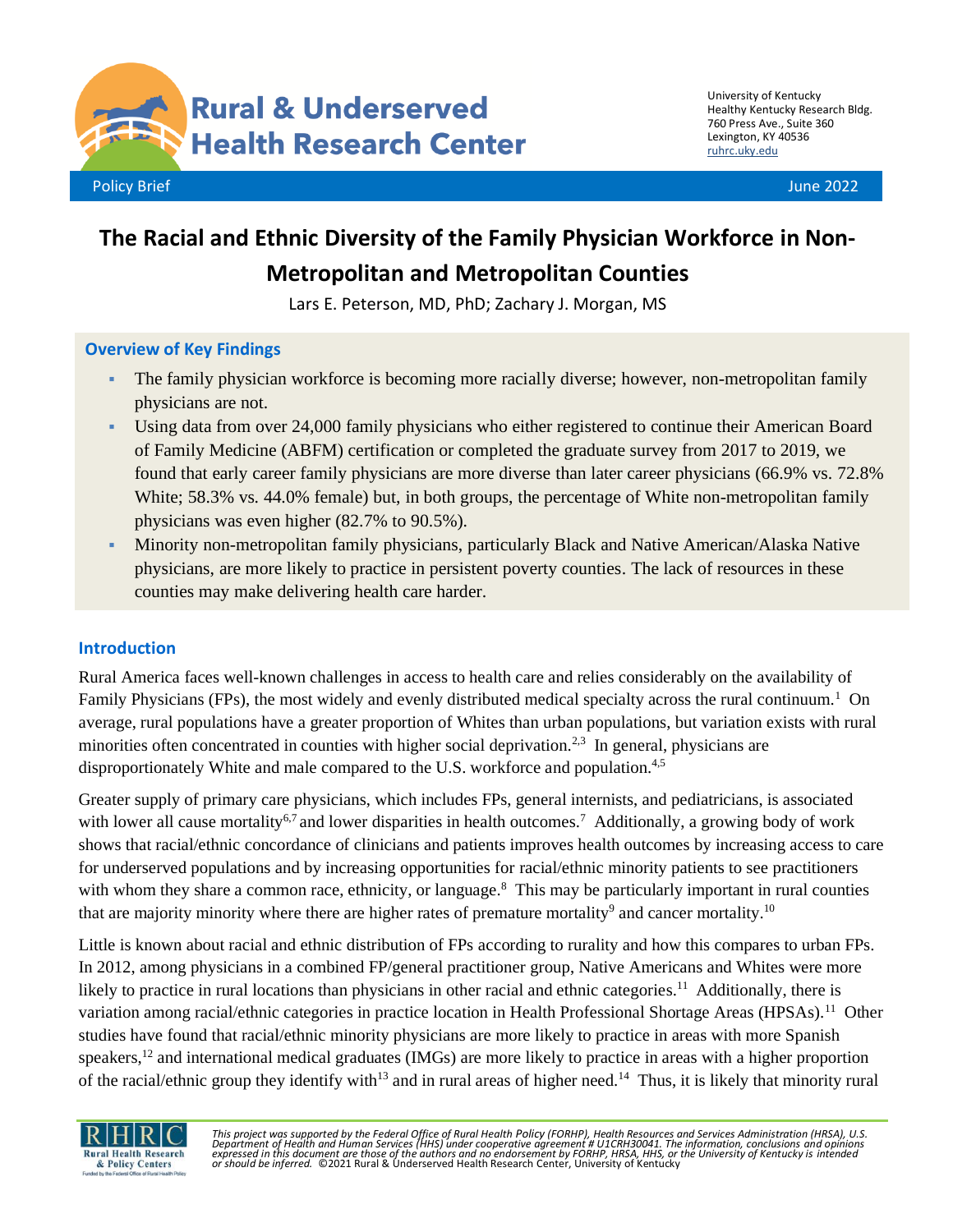#### Racial and Ethnic Diversity of Family Physicians Policy Brief

FPs may not be distributed evenly across rural areas. Our objective was to determine the distribution of FPs in rural areas by race/ethnicity and also whether rural minority physicians were more likely to be in underserved rural areas.

#### **Methods**

We used data from the 2017 through 2019 American Board of Family Medicine (ABFM) Family Medicine Certification Examination practice demographic questionnaire and the National Graduate Survey (NGS).15,16 FPs take the ABFM exam every 7-10 years throughout their careers and this group is our "later career" cohort. The NGS is administered to FPs three years after residency graduation and this group is our "early career" cohort. Each instrument has common items that capture practice organization, size, and address. Race is collected on the certification examination questionnaire; for the NGS respondents, we linked to their initial certification examination data to obtain race/ethnicity data. Race data were collected as a "select best" option with an "other" option added in 2016, which means "other" was not available to the NGS respondents. Hispanic ethnicity is collected in a separate question. Gender was collected separately from either instrument and is recorded as male or female only. We geocoded practice address to the county level and linked to the Area Health Resources File to obtain persistent poverty and full primary care Health Professional Shortage Area (HPSA) status.

We limited our sample to FPs in the United States and who primarily provided outpatient continuity care. We used descriptive and bivariate statistics to test for differences by race/ethnicity between cohorts and over time. To study whether non-metropolitan minority FPs were more likely to practice in underserved settings, we conducted an analysis of only non-metropolitan FPs by county characteristics.

#### **Findings**

Our sample included 5,063 early career FPs from the NGS and 19,234 FPs who sought to continue their ABFM certification (Tables 1 and 2). In both groups around 9% were practicing in micropolitan counties, but early career FPs were more likely to be in non-core/non-metro counties than later career FPs (7.3% vs. 6.3%). In both cohorts, FPs in micropolitan and non-core/non-metro areas were generally White, non-Hispanic, and U.S. medical graduates. Early career FPs were more racially/ethnically diverse, and majority female, compared to the continuing certification cohort and more females were in non-core/non-metro counties in this cohort.

|                                | <b>National Graduate Survey</b> |                     |                                             |                     |
|--------------------------------|---------------------------------|---------------------|---------------------------------------------|---------------------|
|                                | <b>Metropolitan</b>             | <b>Micropolitan</b> | <b>Non-Core Non-</b><br><b>Metropolitan</b> | Total               |
|                                | $N=4,242$                       | $N = 450$           | $N = 371$                                   | $N = 5,063$         |
| Mean Age in Years (95% CI)     | 35.6 (35.5, 35.7)               | 35.3 (34.9, 35.7)   | 35.4 (35.0, 35.8)                           | 35.6 (35.4,<br>35.7 |
| Gender*                        |                                 |                     |                                             |                     |
| Male                           | 1,709 (40.3%)                   | 234 (52.0%)         | 166 (44.7%)                                 | 2,109 (41.7%)       |
| Female                         | 2,533 (59.7%)                   | 216 (48.0%)         | 205 (55.3%)                                 | 2,954 (58.3%)       |
| Degree Type                    |                                 |                     |                                             |                     |
| MD.                            | 3,374 (79.5%)                   | 354 (78.7%)         | 301 (81.1%)                                 | 4,029 (79.6%)       |
| DO.                            | 868 (20.5%)                     | 96 (21.3%)          | 70 (18.9%)                                  | 1,034 (20.4%)       |
| Site of Medical School*        |                                 |                     |                                             |                     |
| International Medical Graduate | 1,211 (28.5%)                   | 104 (23.1%)         | 62 (16.7%)                                  | 1,377 (27.2%)       |
| <b>US/CAN Medical Graduate</b> | 3,031 (71.5%)                   | 346 (76.9%)         | 309 (83.3%)                                 | 3,686 (72.8%)       |
| Race*                          |                                 |                     |                                             |                     |
| White                          | 2,839 (66.9%)                   | 372 (82.7%)         | 329 (88.7%)                                 | 3,540 (69.9%)       |

## **Table 1. Personal and Practice Characteristics of Early Career Family Physicians Practicing Outpatient Care Who Completed the American Board of Family Medicine National Graduate Survey from 2017 to 2019 by Rurality (N=5,063)**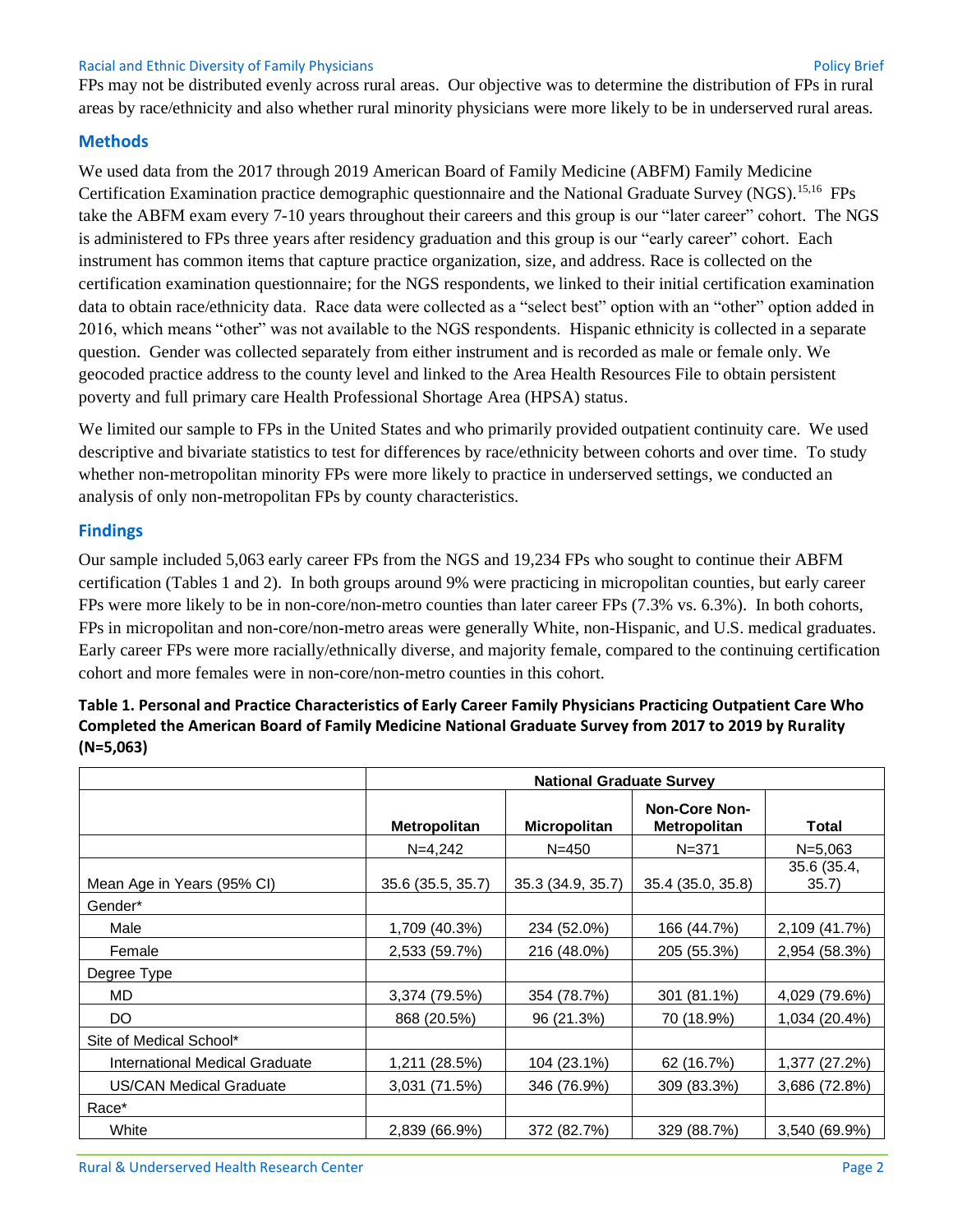| Racial and Ethnic Diversity of Family Physicians |               |             | <b>Policy Brief</b> |               |  |
|--------------------------------------------------|---------------|-------------|---------------------|---------------|--|
| Asian                                            | 1,009 (23.8%) | 46 (10.2%)  | 24 (6.5%)           | 1,079 (21.3%) |  |
| <b>Black or African American</b>                 | 316 (7.4%)    | 25 (5.6%)   | 14 (3.8%)           | 355 (7.0%)    |  |
| American Indian or Alaska Native                 | 45 (1.1%)     | $5(1.1\%)$  | $3(0.8\%)$          | 53 (1.0%)     |  |
| Native Hawaiian or Other Pacific                 | $33(0.8\%)$   | $2(0.4\%)$  | $1(0.3\%)$          | 36 (0.7%)     |  |
| Other                                            |               |             |                     |               |  |
| Ethnicity*                                       |               |             |                     |               |  |
| Not Hispanic or Latino                           | 3,857 (90.9%) | 429 (95.3%) | 360 (97.0%)         | 4,646 (91.8%) |  |
| Hispanic or Latino                               | 385 (9.1%)    | 21 (4.7%)   | 11 (3.0%)           | 417 (8.2%)    |  |

*\* P value < .05 for either t-test or Chi-Square test across the four categories.*

The proportion of White FPs increases with rurality in both cohorts. The proportion of Asian FPs decreases precipitously outside of metropolitan counties in both cohorts. In the continuing certification cohort, the proportion of American Indian/Alaska Native FPs is double in micropolitan and non-core/non-metro counties compared to metropolitan counties (0.7% vs 1.5-1.7%).

## **Table 2. Personal and Practice Characteristics of Family Physicians Practicing Outpatient Care Who Registered for the American Board of Family Medicine National Continuing Certification Examination from 2017 to 2019 by Rurality (N=19,234)**

|                                  | <b>Continuing Certification</b> |                   |                                      |                   |
|----------------------------------|---------------------------------|-------------------|--------------------------------------|-------------------|
|                                  | Metropolitan                    | Micropolitan      | <b>Non-Core Non-</b><br>Metropolitan | <b>Total</b>      |
|                                  | $N = 16,277$                    | $N=1,745$         | $N=1,212$                            | $N = 19,234$      |
| Mean Age in Years (95% CI)*      | 51.7 (51.5, 51.8)               | 52.7 (52.3, 53.1) | 53.0 (52.5, 53.5)                    | 51.9 (51.7, 52.0) |
| Gender*                          |                                 |                   |                                      |                   |
| Male                             | 8,855 (54.4%)                   | 1,119 (64.1%)     | 799 (65.9%)                          | 10,773 (56.0%)    |
| Female                           | 7,422 (45.6%)                   | 626 (35.9%)       | 413 (34.1%)                          | 8,461 (44.0%)     |
| Degree Type*                     |                                 |                   |                                      |                   |
| MD                               | 14,667 (90.1%)                  | 1,532 (87.8%)     | 1,077 (88.9%)                        | 17,276 (89.8%)    |
| <b>DO</b>                        | 1,610 (9.9%)                    | 213 (12.2%)       | 135 (11.1%)                          | 1,958 (10.2%)     |
| Site of Medical School*          |                                 |                   |                                      |                   |
| International Medical Graduate   | 3,514 (21.6%)                   | 177 (10.1%)       | 99 (8.2%)                            | 3,790 (19.7%)     |
| <b>US/CAN Medical Graduate</b>   | 12,763 (78.4%)                  | 1,568 (89.9%)     | 1,113 (91.8%)                        | 15,444 (80.3%)    |
| Race*                            |                                 |                   |                                      |                   |
| White                            | 11,369 (69.8%)                  | 1,532 (87.8%)     | 1,097 (90.5%)                        | 13,998 (72.8%)    |
| Asian                            | 2,714 (16.7%)                   | 89 (5.1%)         | 38 (3.1%)                            | 2,841 (14.8%)     |
| <b>Black or African American</b> | 1,015 (6.2%)                    | 47 (2.7%)         | 32 (2.6%)                            | 1,094 (5.7%)      |
| American Indian or Alaska Native | 118 (0.7%)                      | 26 (1.5%)         | 20 (1.7%)                            | 164 (0.9%)        |
| Native Hawaiian or Other Pacific | 91 (0.6%)                       | $4(0.2\%)$        | $2(0.2\%)$                           | 97 (0.5%)         |
| Other                            | 970 (6.0%)                      | 47 (2.7%)         | 23 (1.9%)                            | 1,040 (5.4%)      |
| Ethnicity*                       |                                 |                   |                                      |                   |
| Not Hispanic or Latino           | 15,044 (92.4%)                  | 1,691 (96.9%)     | 1,194 (98.5%)                        | 17,929 (93.2%)    |
| Hispanic or Latino               | 1,233 (7.6%)                    | 54 (3.1%)         | 18 (1.5%)                            | 1,305 (6.8%)      |

*\* P value < .05 for either t-test or Chi-Square test across the four categories.*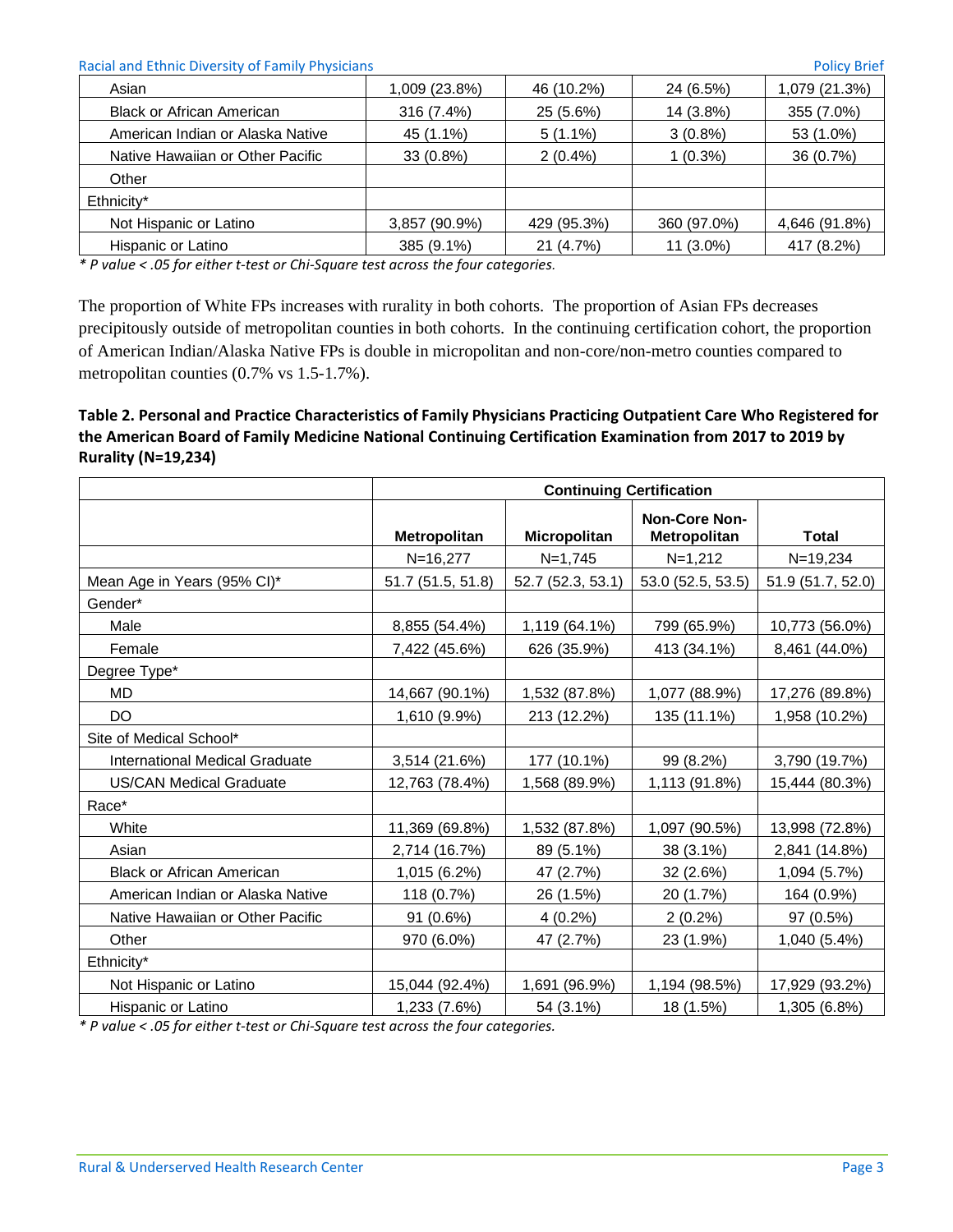

**Figure 1. Race of Early Career Family Physicians Practicing Outpatient Care Who Completed the American Board of Family Medicine National Graduate Survey from 2017 to 2019 by Rurality (N=5,063)**

Looking at changes in racial diversity of FPs over time (Figures 1 and 2), the only significant change was the decline in the proportion of White FPs in metropolitan counties in the continuing certification cohort from 2017 to 2019 (73.4% to 67.1%), with an increase in Asian FPs (14.9% to 18.3%). Due to small sample sizes (n=12 to 4 in each year), the decline of Asian FPs in the NGS cohort in non-core/non-metro counties from 9.9% to 3.1% was not significant.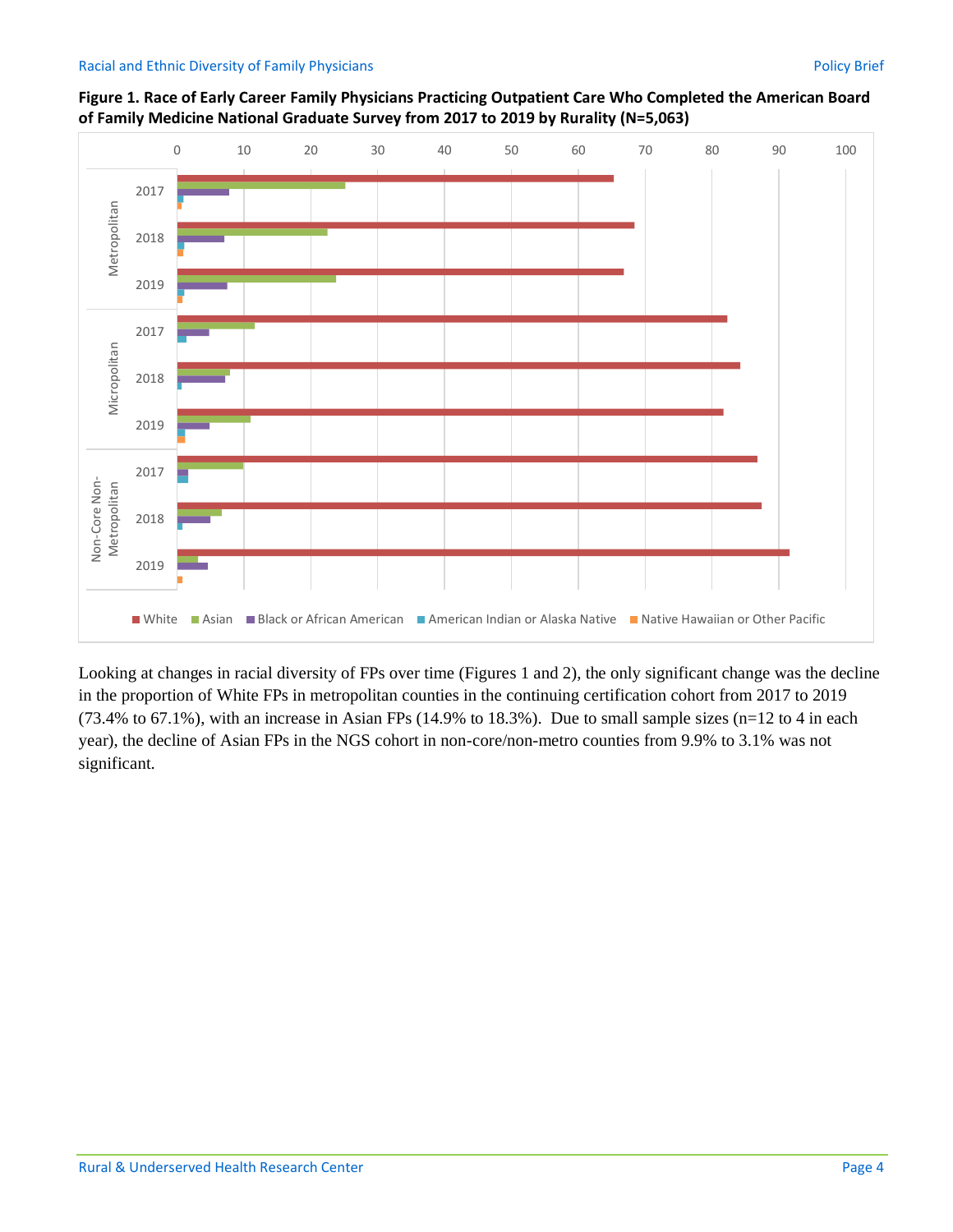#### Racial and Ethnic Diversity of Family Physicians Policy Brief



**Figure 2. Race of Family Physicians Practicing Outpatient Care Who Registered for the American Board of Family Medicine National Continuing Certification Examination from 2017 to 2019 by Rurality (N=19,234)**

Restricting our sample to micropolitan and non-core/non-metro FPs, we found that Black FPs in both cohorts were more likely to practice in persistent poverty counties (Figure 3). Among early career FPs, 9.2% in persistent poverty counties were Black, compared with 4.8% overall. In later career FPs, the differences are higher with 11.2% of FPs in persistent poverty counties being Black, compared with 2.7% overall.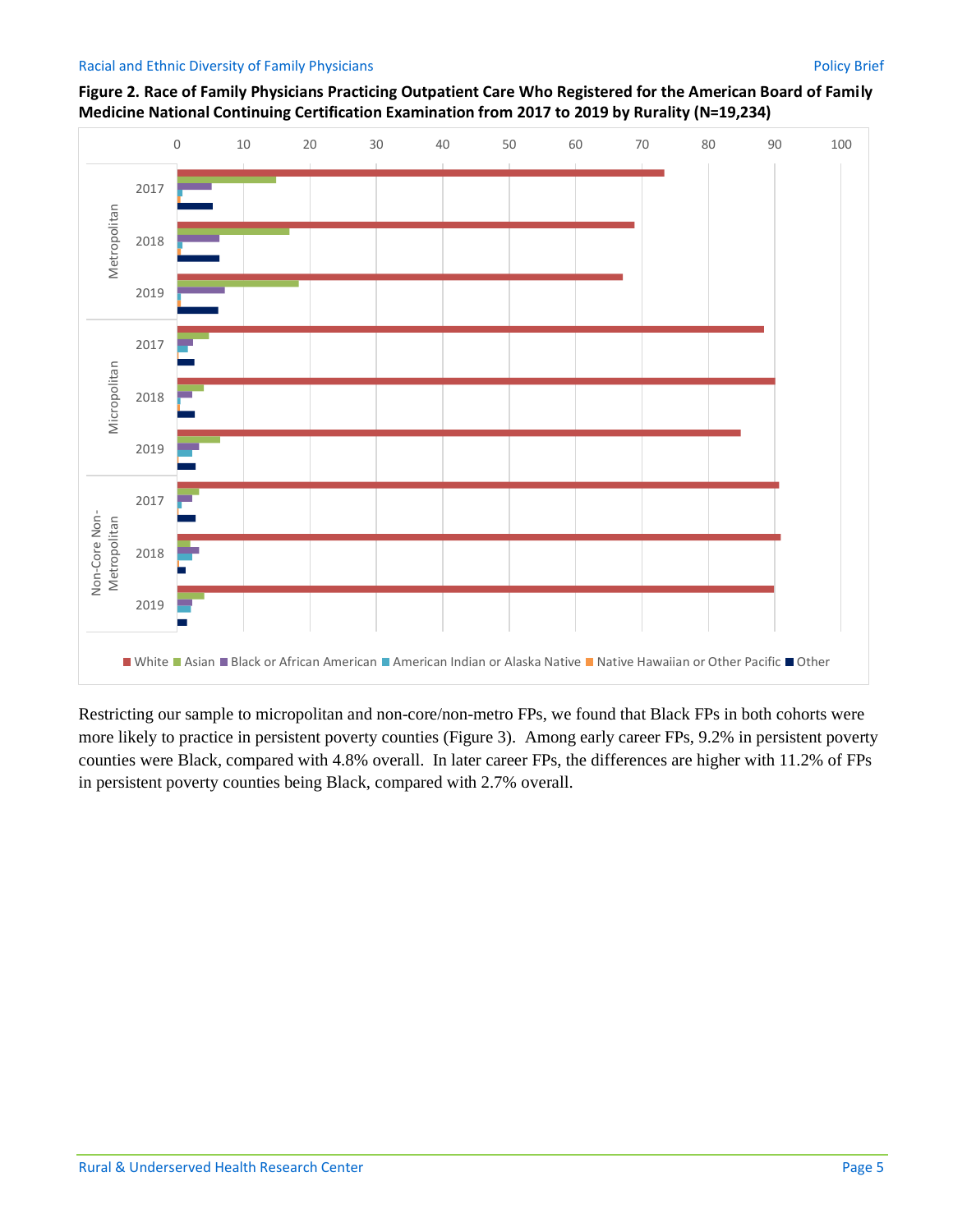

#### **Figure 3. Race of Rural Family Physicians in Persistent Poverty and Full Primary Care Health Professional Shortage Area (HPSA) Counties by Stage in Career (n=3,778)**

## **Conclusion/Discussion**

Using data from multiple years and more than 24,000 FPs at different career stages, we found that younger FPs are more racially diverse and more likely to be female than older FPs. However, these gains in racial diversity overall have not reached the non-metropolitan FP workforce. While non-metropolitan FPs are disproportionately male, among early career FPs females were more common in non-core/non-metro counties. In non-metropolitan America, Black FPs are more likely to practice in persistent poverty counties.

#### **Implications**

Rural areas are largely dependent on FPs for medical care. Increasing the diversity of the health professions workforce is one component of policies to improve health outcomes. Collecting more detailed data, including on sexual orientation and gender identity, will improve the ability of health care organizations and policymakers to achieve this goal.

Most non-metropolitan FPs are still White and male but overall, FPs are increasingly racially/ethnically diverse. Rural Black FPs are more likely to practice in persistent poverty counties that are at further disadvantage, particularly if these counties are majority minority. Increasing resources to support these professionals in providing care is crucial to improving the health of rural and disadvantaged populations.

#### **References**

- 1. Barreto T, Jetty A, Eden AR, Petterson S, Bazemore A, Peterson LE. Distribution of Physician Specialties by Rurality. *J Rural Health*. 2021;37(4):714-722.
- 2. Probst JC, Ajmal F. Social Determinants of Health among the Rural African American Population. Columbia, SC: Rural & Minority Health Research Center, University of South Carolina [cited 2020 Jan 22]. Available from: https://www.sc.edu/study/colleges\_schools/public\_health/research/research\_centers/sc\_rural\_health\_research\_ce nter/documents/socialdeterminantsofhealthamongtheruralafricanamericanpopulation.pdf